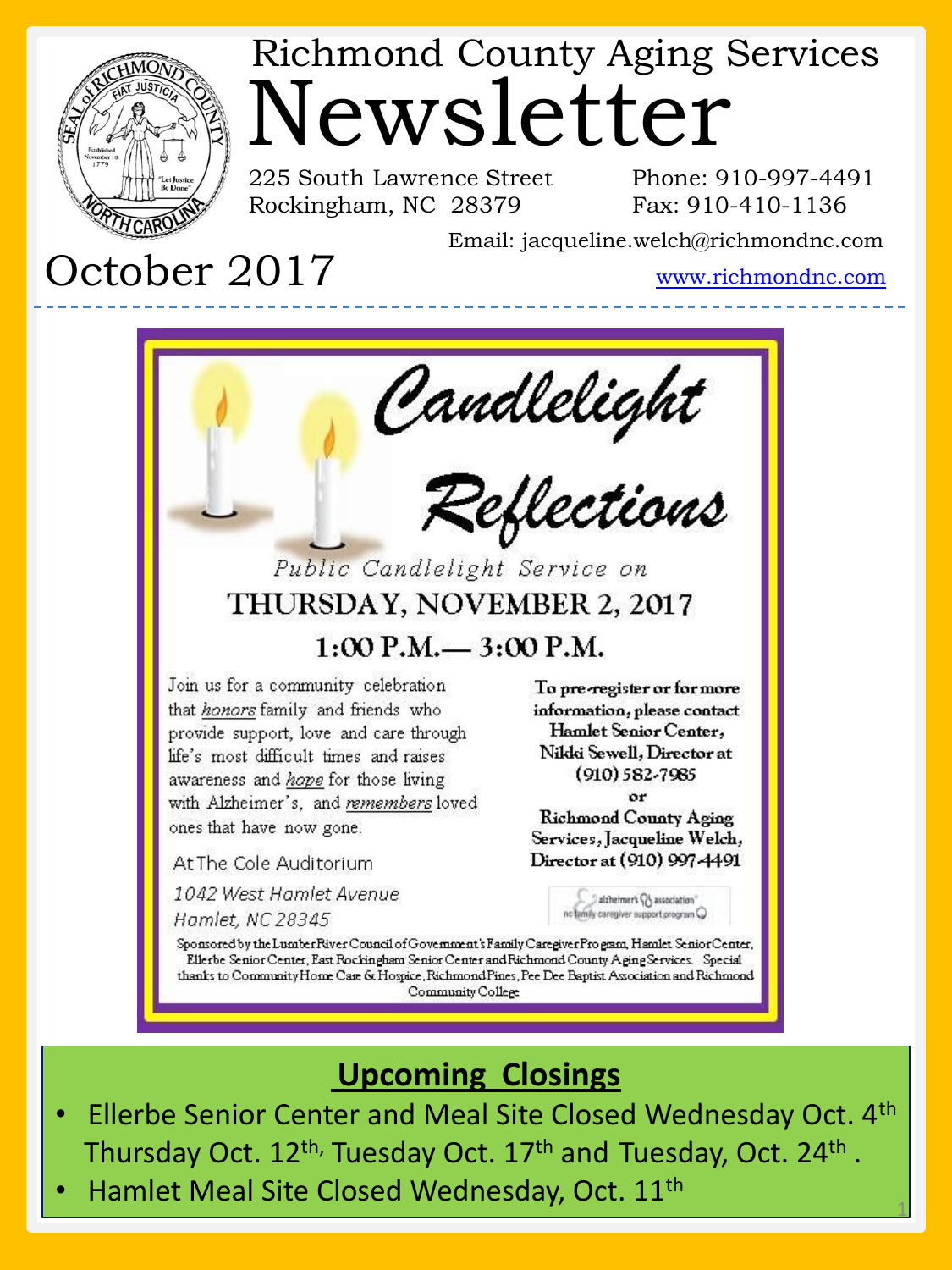# **Upcoming Field Trips**

| <b>Senior Center</b>           | <b>Trip Location</b>            | Date                      | <b>Time Leaving</b> | Cost   |
|--------------------------------|---------------------------------|---------------------------|---------------------|--------|
| East Rockingham                | <b>Robeson County</b><br>Fair   | Wednesday,<br>October 4th | 12:00pm             | \$5.00 |
| East Rockingham and<br>Ellerbe | <b>Mountain Trip</b>            | Thursday,<br>October 12th | $7:30 \text{ am}$   | \$5.00 |
| East Rockingham                | <b>Moore County Hair</b><br>Day | Tuesday,<br>October 17th  | 8:00am              | Free   |
| Ellerbe                        | <b>Robeson County</b><br>Fair   | Wednesday,<br>October 4th | 10:00am             | \$5.00 |
| Ellerbe                        | Campbell Soup Trip              | Tuesday,<br>October 17th  | 9:00am              | \$5.00 |
| Ellerbe                        | <b>Moore County Hair</b><br>Day | Tuesday,<br>October 24th  | 8:00am              | Free   |
| Rockingham                     | <b>Winston Salem</b>            | Tuesday,<br>November 14th | 8:00am              | \$5.00 |

## **Vivienne's Vowels**

Vivienne is an odd one. She has an aversion to the letters A,E,I,O and U. Can you fix her list of animals (of any type) by putting back the missing vowels?

#### Aatamn

As autumn leaves fall all around. They make a blanket on the ground. When winter winds begin to blow. The roots are safe from the freezing snow.

- 
- 1. BBN \_\_\_\_\_\_\_\_\_\_\_\_\_ 2. MSQT \_\_\_\_\_\_\_\_\_\_\_\_
- 3. STRCH\_\_\_\_\_\_\_\_\_\_\_\_
- 4. BLD GL \_\_\_\_\_\_\_\_\_\_\_\_\_\_
- 5. JGR \_\_\_\_\_\_\_\_\_\_\_\_\_\_\_\_\_\_\_\_\_\_\_
- 6. RCCN\_\_\_\_\_\_\_\_\_\_\_\_\_
- 7. RMDLL \_\_\_\_\_\_\_\_\_\_\_\_
- 8. CCKT \_\_\_\_\_\_\_\_\_\_\_\_\_\_\_\_\_
	- 9. GN PG \_\_\_\_\_\_\_\_\_\_\_\_\_\_\_\_
	- 10. B \_\_\_\_\_\_\_\_\_\_\_\_\_\_\_\_
	- 11. CYT \_\_\_\_\_\_\_\_\_\_\_\_\_\_
	- 12. YSTR \_\_\_\_\_\_\_\_\_\_\_\_\_

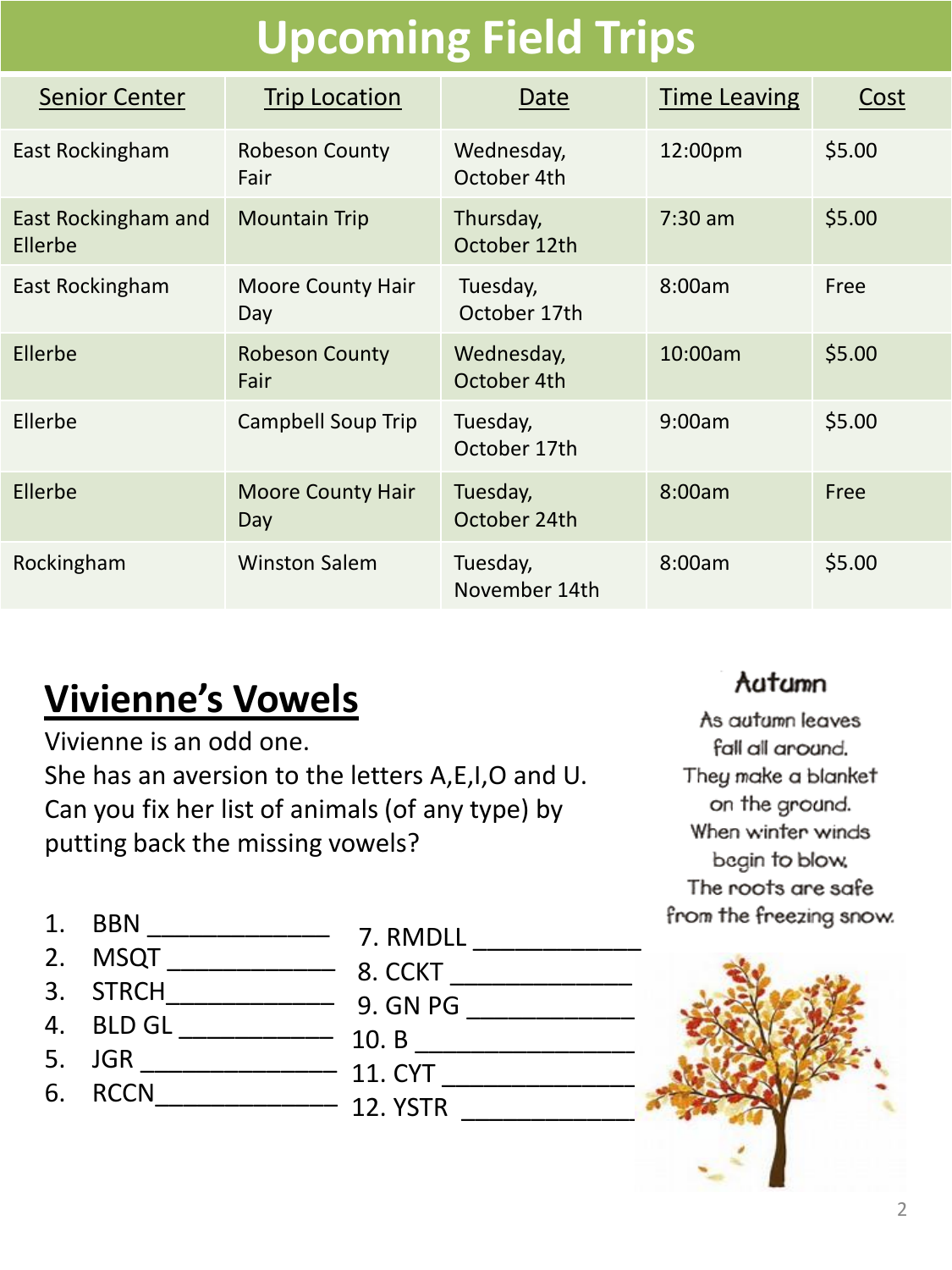#### **Vivienne's Vowels Answers:**

- 1. Baboon
- 2. Mosquito
- 3. Ostrich
- 4. Bald eagle
- 5. Jaguar
- 6. Raccoon
- 7. Armadillo
- 8. Cockatoo
- 9. Guinea pig
- 10. Bee
- 11. Coyote
- 12. Oyster

# **Mark your Calendars**

Autumn Antics Social

Thursday, October 26, 2017 **East Rockingham Senior Center** 

2:00pm - 4:00pm



## **Meals on Wheels Volunteers Needed**

You can Help make a difference! Call Richmond **County Aging** Services today.

910-997-4491

Aging Services is looking for devoted volunteers to deliver meals to the homebound elderly in your community. It takes less than 2 hours, Help those who can't help themselves!

It's More Than Just A Meal.

### **Mission Statement**

**Richmond County Aging** Services is an organization that provides a focal point for aging resources as well as opportunities to extend independent living and enrich the quality of life for **Richmond County** 

older adults.

"Try to be a rainbow in someone's cloud. " -May Angelou

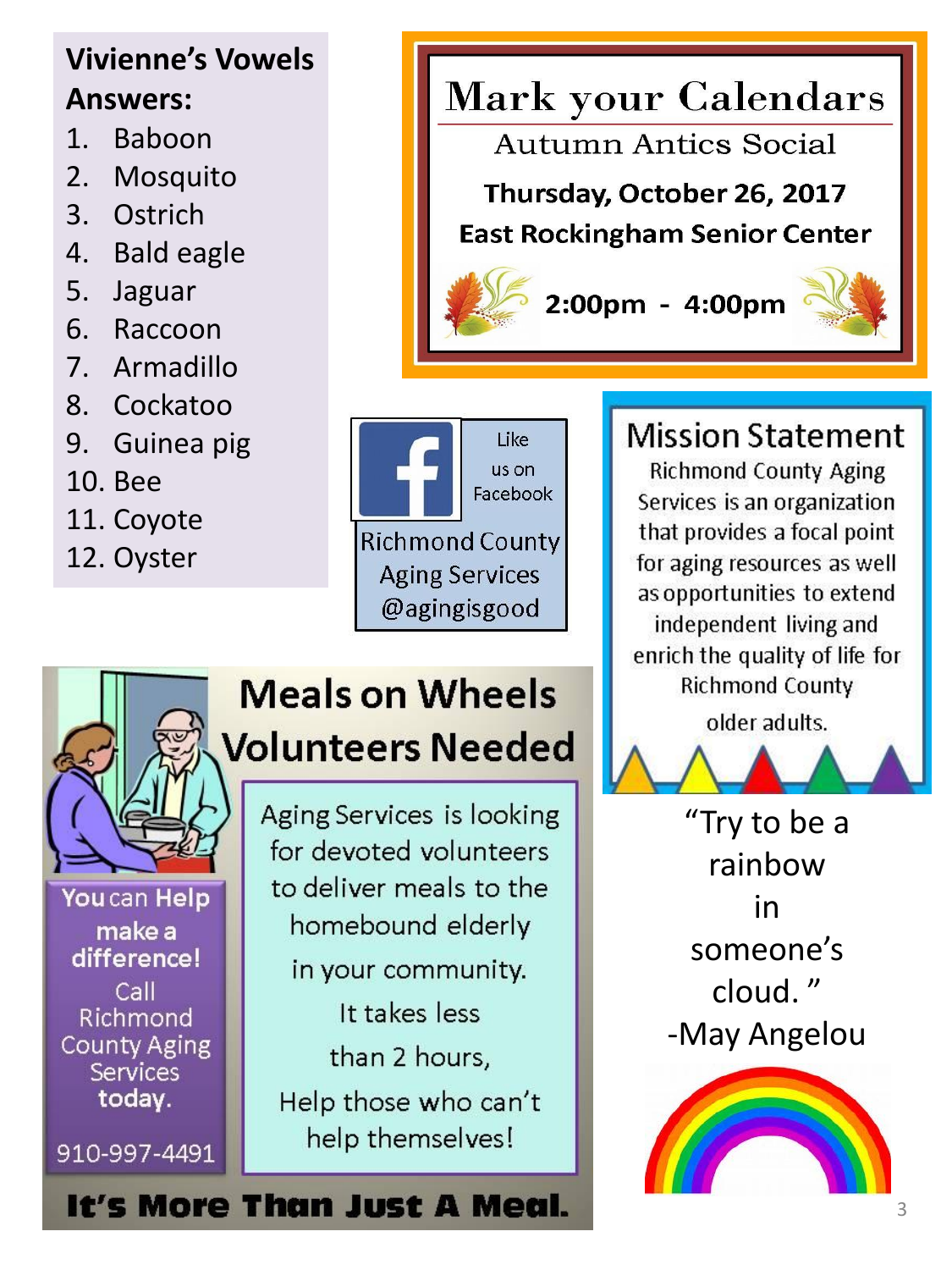#### **SERVICES OFFERED AT RICHMOND COUNTY AGING SERVICES**

Realizing the importance of social interaction and physical activity to the vitality of all people, Richmond County Aging Services places special emphasis on this and can provide information and assistance. Call 910-997-4491 for more information. Some of the social and recreational activities hosted by the Center(s) include:

| <b>Health Screenings</b>                                     | <b>Medicaid Benefits</b>                                        |  |
|--------------------------------------------------------------|-----------------------------------------------------------------|--|
| <b>Fitness and Health</b><br>Promotions                      | Medicare Parts A & B                                            |  |
| <b>Insurance Counseling</b>                                  | Medicare Part D                                                 |  |
| <b>Tax Preparation</b><br>Counseling                         | <b>Social Security Benefits</b>                                 |  |
| <b>Legal Services</b>                                        | <b>Job Training</b>                                             |  |
| <b>General Transportation</b>                                | <b>Job Placement</b>                                            |  |
| <b>Medical Transportation</b>                                | <b>Congregate Meals</b>                                         |  |
| Support Groups or<br><b>Classes for Caregivers</b>           | <b>Home Delivered Meals</b>                                     |  |
| <b>Housing Assistance</b>                                    | Adult Day Care/Day<br>Health                                    |  |
| <b>Reverse Mortgage</b><br>Counseling                        | <b>Mental Health</b>                                            |  |
| Home Repair/<br>Modification                                 | Disaster Preparedness,<br>Planning or Response                  |  |
| <b>Home Health Services</b>                                  | <b>Durable Medical</b><br>Equipment/Assistive<br><b>Devices</b> |  |
| In Home Aide Services                                        | <b>Hospice Care</b>                                             |  |
| Long Term Care<br>Facilities                                 | <b>Rehabilitation Services</b>                                  |  |
| <b>Report Suspected</b><br>Abuse, Neglect or<br>Exploitation | Respite                                                         |  |
| <b>Senior Games</b>                                          | <b>Telephone Reassurance</b>                                    |  |
| <b>Energy Assistance</b>                                     | <b>Food Distribution</b>                                        |  |



4

[Aging-Services](http://www.richmondnc.com/245/Aging-Services)

[.com/245/](http://www.richmondnc.com/245/Aging-Services)

?